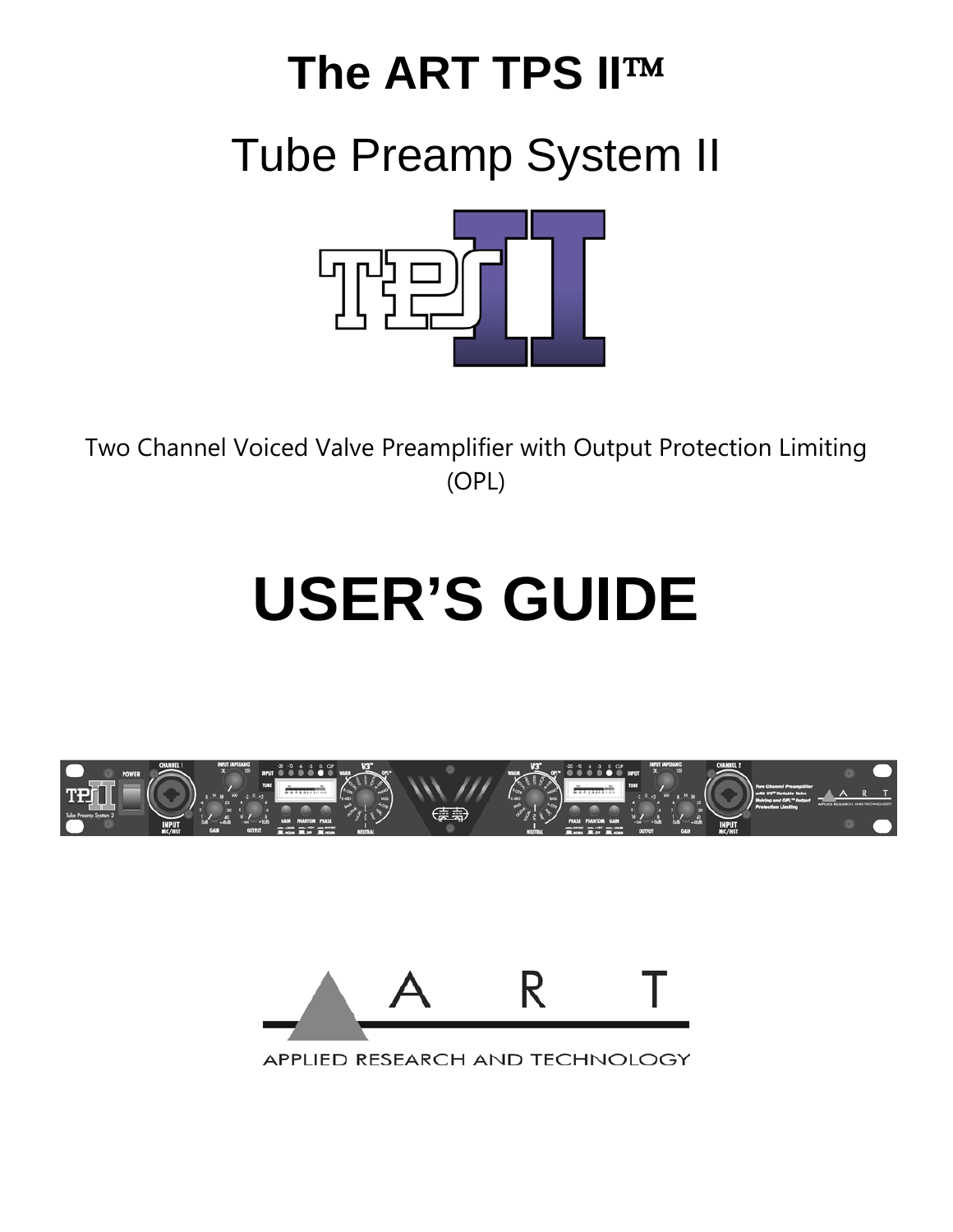# **IMPORTANT SAFETY INSTRUCTION – READ FIRST**





 This symbol, whenever it appears, This symbol, wherever it appears, alerts alerts you to the presence of uninsulated you to important operating and maintenance dangerous voltage inside the enclosure-voltage **instructions** in the accompanying literature. that may be sufficient to constitute a risk of shock.  $\blacksquare$  Read manual.



#### **Read instructions:**

Retain these safety and operating instructions for future reference. Heed all warnings printed here and on the equipment. Follow the operating instructions printed in this user guide.

#### **Do not open:**

There are no user serviceable parts inside. Refer any service work to qualified technical personnel only.

#### **Power sources:**

Connect the unit to mains power only of the type described in this user guide or marked on the rear panel. The power source must provide a good ground connection.

#### **Power cord:**

Use the power cord with sealed mains plug appropriate for your local main supply as provided with the equipment. If the provided plug does not fit into you outlet consult your service agent. Route the power cord so that it is not likely to be walked on, stretched or pinched by items placed upon or against.

#### **Grounding:**

Do not defeat the grounding and polarization means of the power cord plug. Do not remove or tamper with the ground connection on the power cord.

#### **Ventilation:**

Do not obstruct the ventilation slots or position the unit where the air required for ventilation is impeded. If the unit is to be operated in a rack, case or other furniture ensure that it is constructed to allow adequate ventilation.

#### **Moisture:**

To reduce the risk of fire or electrical shock do not expose the unit to rain, moisture or use in damp or wet conditions. Do not place container of liquid on it, which may spill into any openings.

#### **Heat:**

Do not locate the unit in a place close to excessive heat or direct sunlight, as this could be a fire hazard. Locate the unit away from any equipment, which produces heat such as: power supplies, power amplifiers and heaters.

#### **Environment:**

Protect from excessive dirt, dust, heat, and vibration when operating and storing. Avoid tobacco ash, drink spillage and smoke, especially that associated with smoke machines.

#### **Handling:**

To prevent damage to the controls and cosmetics avoid rough handling and excessive vibration. Protect the controls form damage during transit. Use adequate padding if you need to ship the unit. To avoid injury to yourself or damage to the equipment take care when lifting, moving or carrying the unit.

#### **Servicing:**

Switch off the equipment and unplug the power cord immediately if it is exposed to moisture, spilled liquid, objects fallen into opening, the power cord or plug becomes damaged during a lightning storm or if smoke odor or noise is noted. Refer servicing to qualified technical personnel only.

#### **Installation:**

Install the unit in accordance with the instruction printed in the user guide.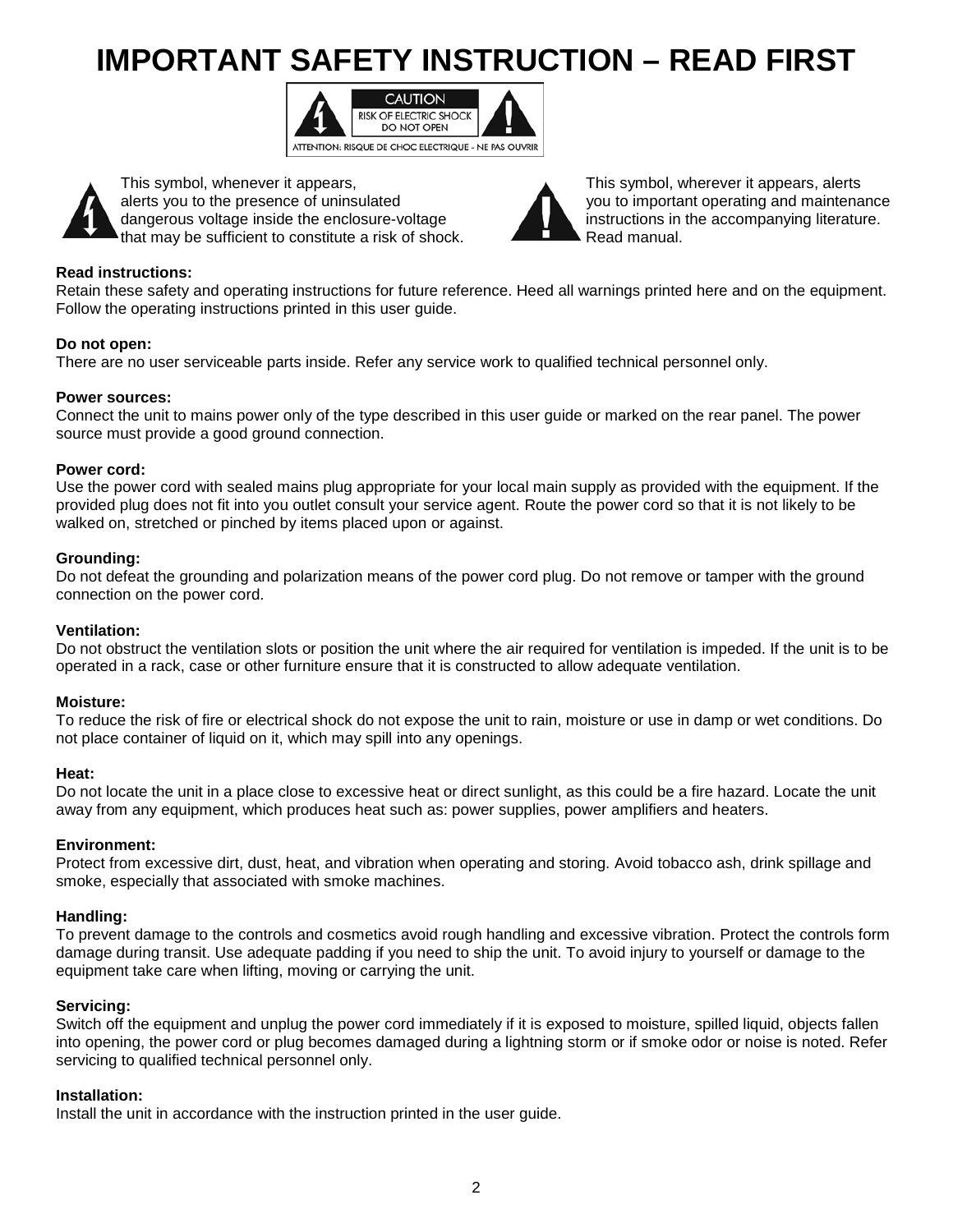# The ART TPS II™ **Tube Preamp System**

| <b>Limited Warranty</b> |  |
|-------------------------|--|
|                         |  |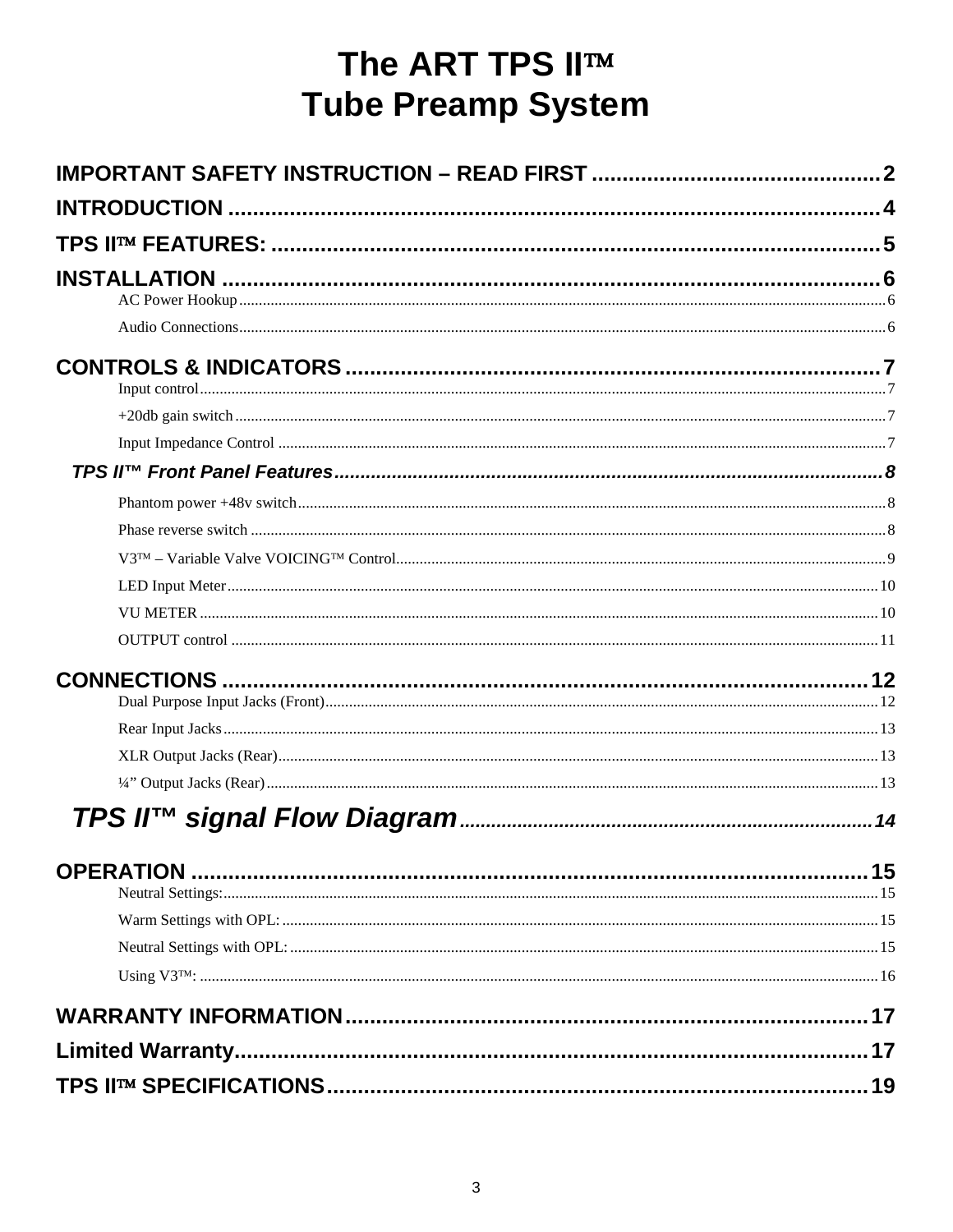# **INTRODUCTION**

Thank you for purchasing an ART TPS  $II^{TM}$  (Tube Preamp System $TM$ ) - and congratulations: You now own one of the most versatile preamplifiers available. Offering a superb level of sound quality, the TPS  $II<sup>TM</sup>$  hybrid tube and solid state circuit design, combined with a straightforward user interface, quickly and easily gives you access to all of its features.

The original ART Tube  $MP^{TM}$  put professional-caliber tube preamplification into the hands of thousands of musicians and recordists that wanted great tube tone in a compact and flexible package. The New ART TPS  $II^{TM}$  is designed with recording musicians in mind. It has been carefully engineered and manufactured to provide you with years of great sound and reliable service.

The TPS II™ extends the range of applications by adding V3™ (Variable Valve Voicing<sup>TM</sup>) which will help you to quickly and easily record a variety of instruments – including drums, keyboards, acoustic and electric guitars, and more. We also feature **OPL™** Output Protection Limiter to make V3™ even more powerful. The TPS  $II^{\text{TM}}$  also functions as a direct box, with impedance matching and preamplification for instrument or line-level sources.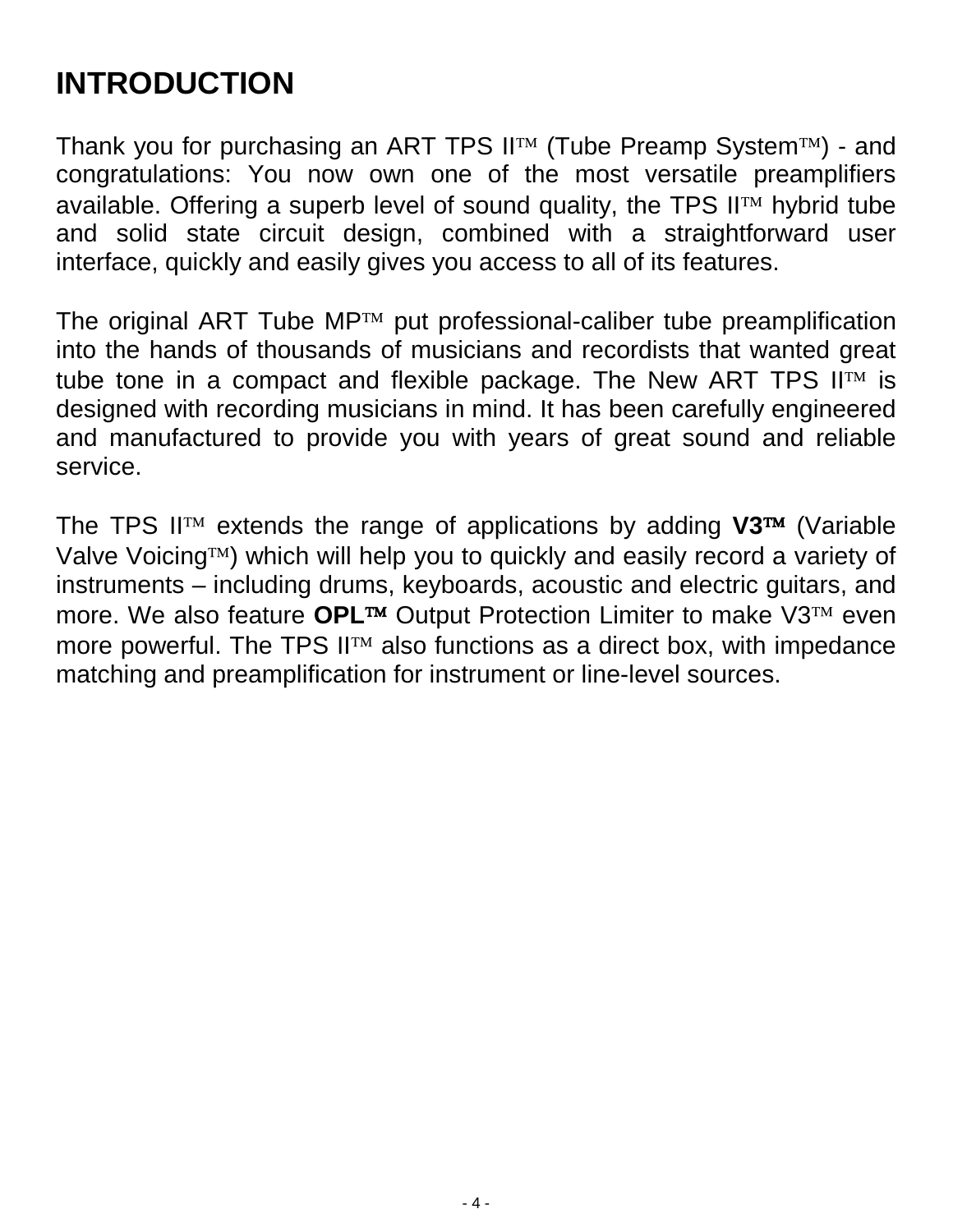# **TPS II FEATURES:**

- Dual Analog VU metering
- Dual LED input metering
- $\sqrt{3^{TM}}$  (Variable Valve Voicing) with OPL $TM$  (switch selectable)
- Over 75 dB of gain
- Adjustable input impedance
- Hand selected 12AX7A dual triode tube
- Balanced XLR inputs and outputs
- ¼" High impedance Instrument input plus balanced ¼" line level input
- Automatic instrument input switching
- +48V Phantom Power (switch selectable)
- Phase Reverse Switch
- Gain (+20dB) Switch
- Input Gain Control
- Output Level Control
- Fully shielded all-steel chassis
- Designed and developed in the USA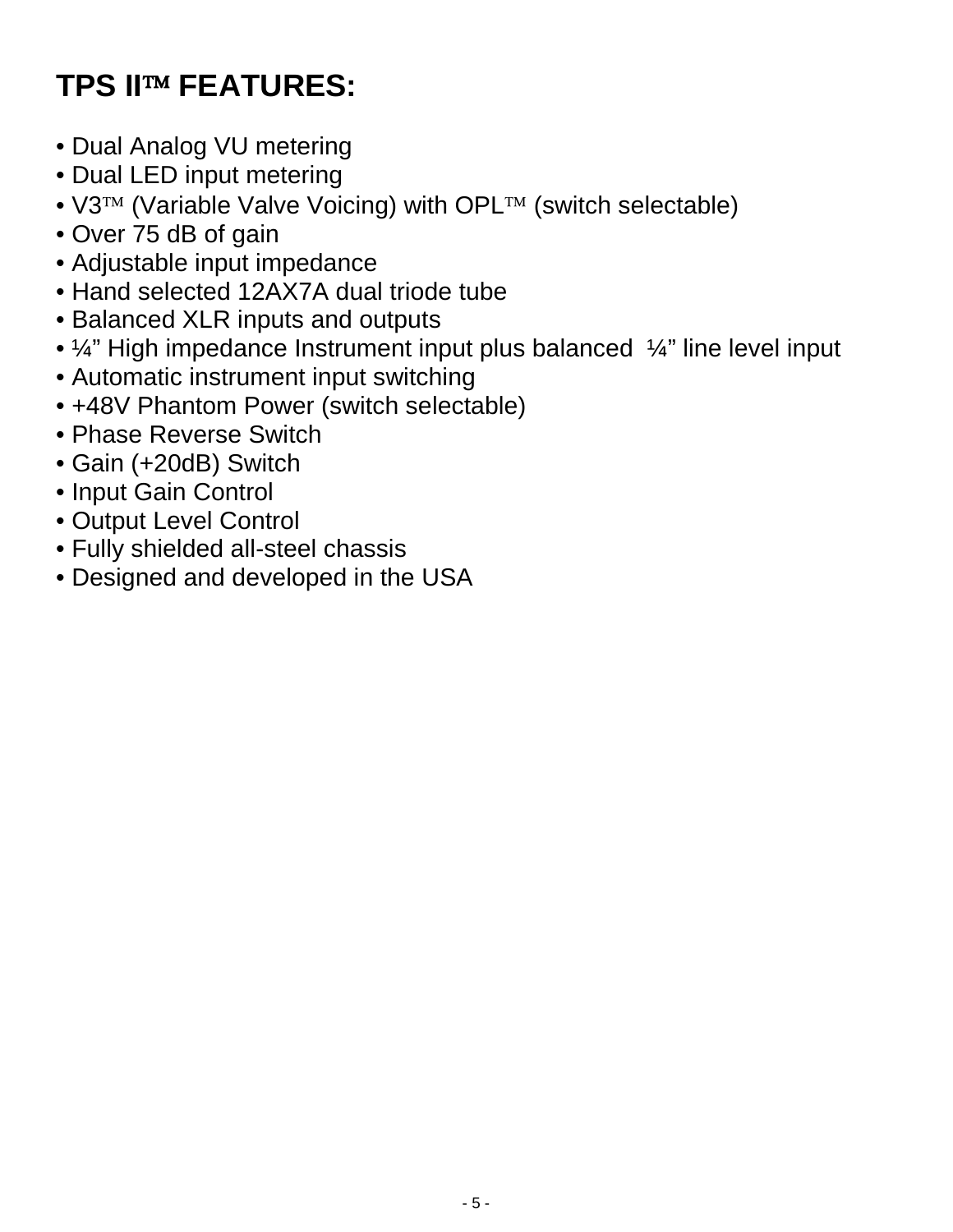# **INSTALLATION**

The TPS II $TM$  may be used in a wide variety of applications and environments. In a rack-mountable, all-steel enclosure, the units are designed for continuous professional use. Mounting location is not critical. However, for greater reliability we recommend that you not place the units on top of power amps or other sources of heat. The tube circuitry needs about a minute to "warm up" from a cold power up.

#### **AC POWER HOOKUP**

The TPS II<sup>TM</sup> has an internal power supply designed to operate at 115 VAC @ 50 to 60 Hz. Units manufactured for use outside the United States of America have been modified to comply with the required electrical specifications.

#### **AUDIO CONNECTIONS**

Rear audio input connections the TPS  $II<sup>TM</sup>$  are balanced XLR (Pin 2 = Hot  $(+)$ , Pin 3 = Cold  $(-)$ , Pin 1 = Ground) and balanced  $\frac{1}{4}$ " (Tip = Hot  $(+)$ , Ring = Cold  $(-)$ , Sleeve = Ground).

The front panel combo jack is balanced XLR mic level input, or  $\frac{1}{4}$ " unbalanced instrument level input. When the front ¼" input is used it bypasses the mic preamplifier, allowing you to keep an active input plugged into either of the rear input jacks. The instrument input is ALWAYS high impedance, and is not affected by the input impedance control.

We recommend that you switch off the +48V Phantom Power whenever changing connections to the XLR input.

The rear output XLR connectors are balanced (Pin  $2 = Hot (+)$ , Pin 3 = Cold (-), Pin 1 = Ground), while the output  $\frac{1}{4}$ "jacks  $(Tip = Hot (+),Sleeve = Ground)$  are unbalanced.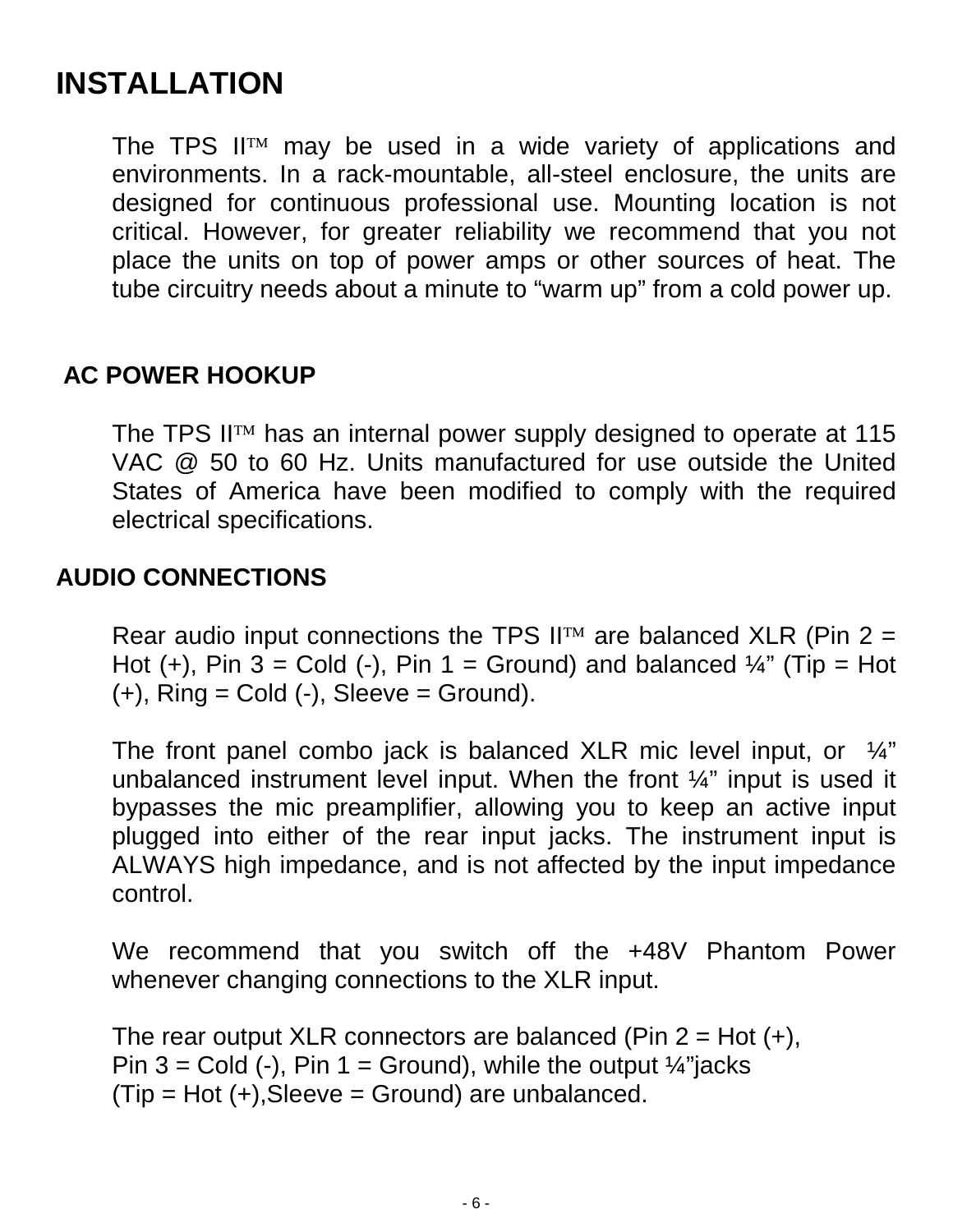# **CONTROLS & INDICATORS**

#### **INPUT CONTROL**

The Input Control sets the amount of input gain of the TPS  $II<sup>TM</sup>$ . Turn the control clockwise to increase gain and counterclockwise to decrease gain. You may control two ranges of gain with this control, +20 to +68dB and +0 to +48dB. The maximum mic input signal is +19dBm when the input gain is set to "0", removing the need for a pad switch. Selection of the gain range is made with the +20dB gain switch.

**NOTE**: *This control, along with the +20 dB Switch, is responsible for any saturation of the tube. To change the tube character, utilize these 2 controls.* 

#### **+20DB GAIN SWITCH**

Use the +20dB Gain Switch to set the gain range of the input control. When the switch is out, the unit operates in Normal mode. Depressing the switch adds 20dB of gain. For microphone applications, where more gain is needed, push the switch in. For hot line level inputs, set the switch in the out position.

#### **INPUT IMPEDANCE CONTROL**

The same microphone can sound different on various pre-amps. One reason is that every pre-amp presents a different load to on its' input, some even change as gain is changed! Our third generation discrete front end was designed to be absolutely transparent. Every nuance of the microphone is maintained providing detail masked by inferior preamps. The Input Impedance control is one key element in providing new versatility in voicing microphones.

*NOTE: the Input impedance control only affects mic/line inputs. The ¼" instrument input on the front panel is NOT affected by this control in any way. The instrument input impedance is ALWAYS >1M Ohm.*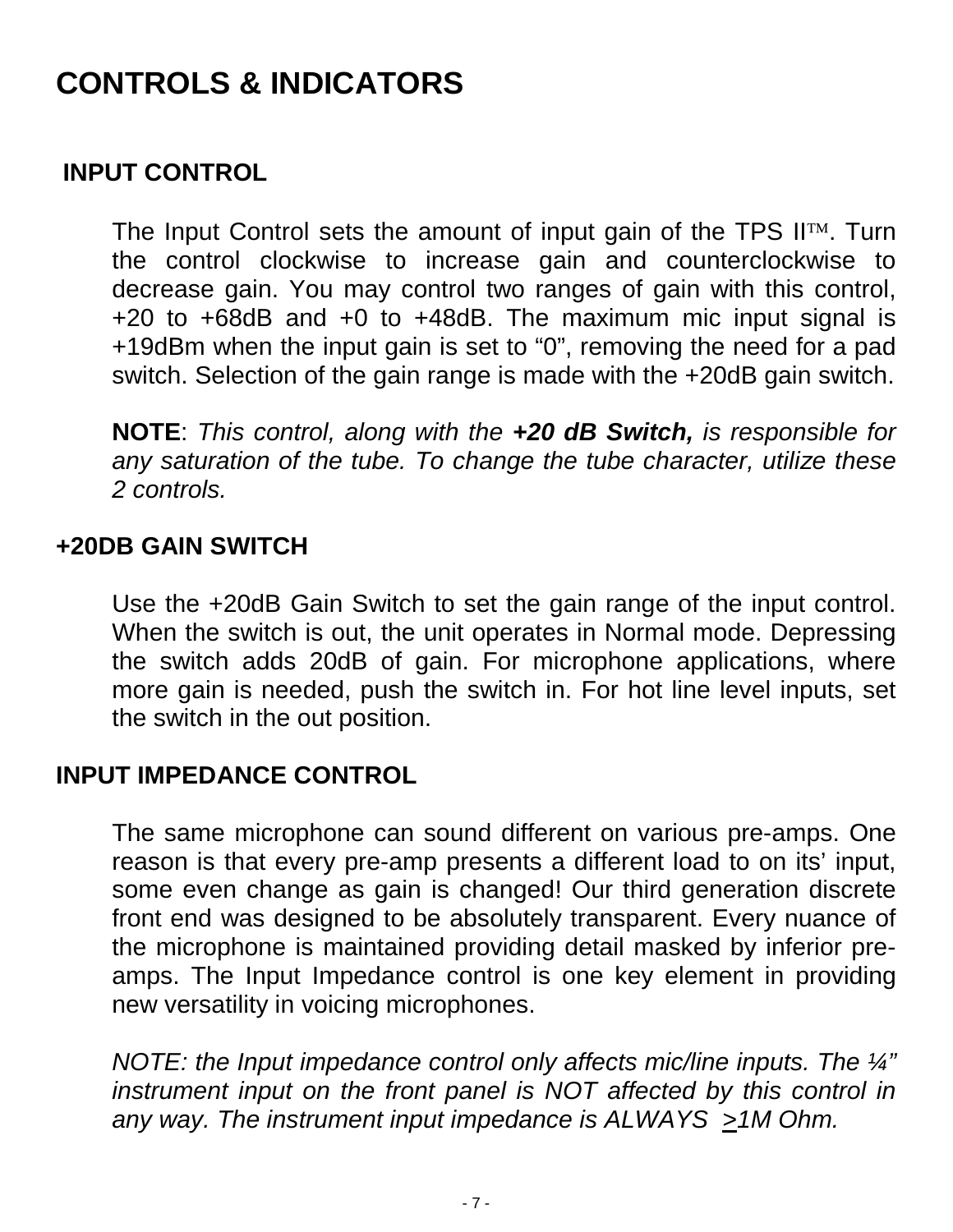

*TPS II™ Front Panel Features* 

#### **PHANTOM POWER +48V SWITCH**

The TPS II<sup>M</sup> can power any microphone needing  $+48$  volts DC Phantom power. Phantom power is supplied to pins 2 and 3 of the XLR Input jack when this switch is depressed. The TPS  $II<sup>TM</sup>$  will slowly apply and remove the +48volts, to prevent damage to microphones.

Be sure to turn down or mute the output of the TPS  $II<sup>TM</sup>$  when engaging or disengaging Phantom power. Additionally, when disengaging, allow 30 to 45 seconds for the power to completely discharge. Most microphones will make a sound like air leaking from a tire when Phantom power is disconnected, but some can make some very nasty low rumbles and whines as well.

Dynamic microphones should not be affected or damaged if they are plugged into a line where Phantom power is present. However, if the mic doesn't need it, do not use it. Some things are best left untested!

#### **PHASE REVERSE SWITCH**

The Phase Reverse switch is provided to reverse the phase of the signal. This switch works on Pins 2 and 3 of the XLR output jack and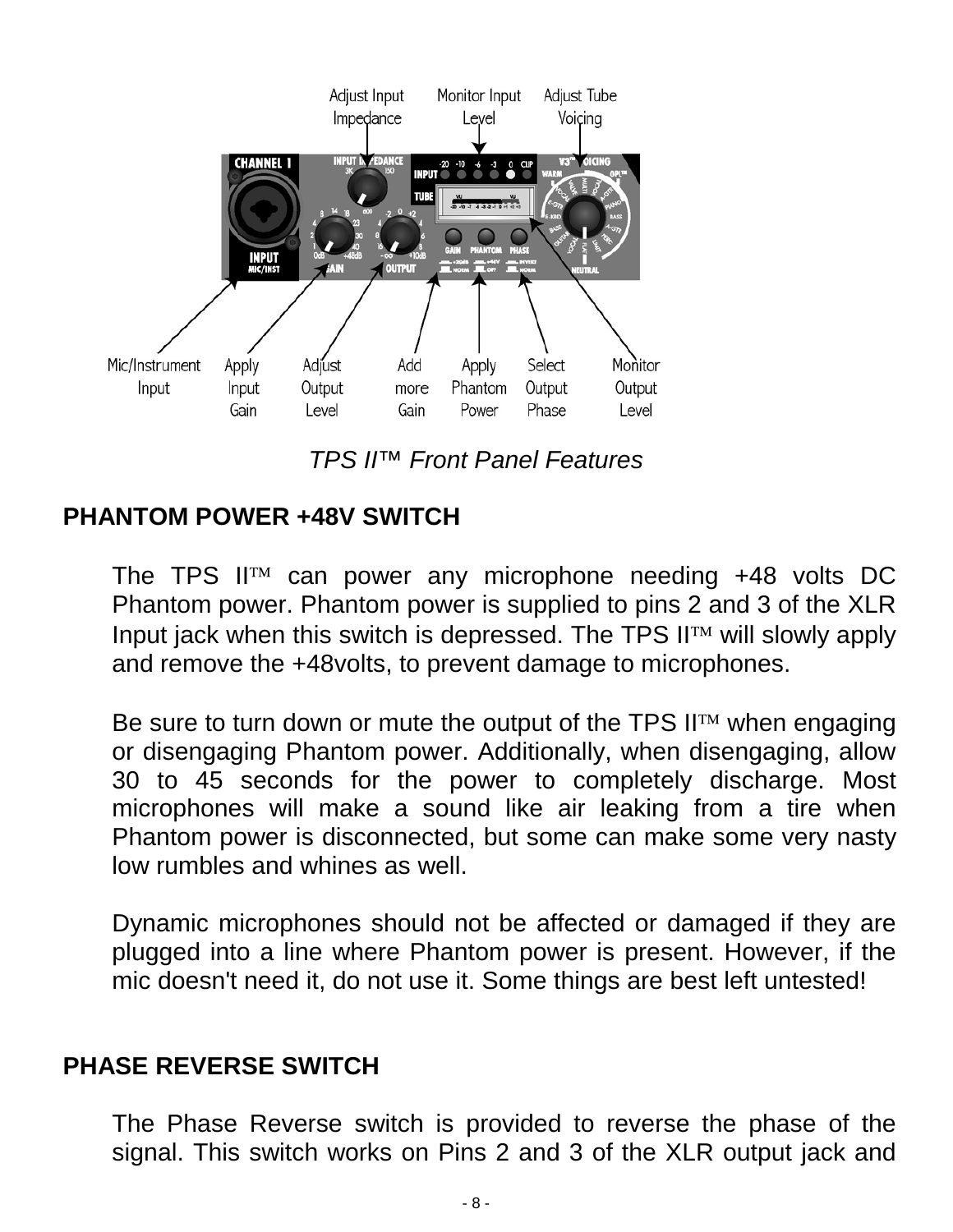also reverses the polarity of the ¼" output jack. In the Normal position, the signal is in-phase. In the Reverse (or "in") position, Pins 2 and 3 are reversed and the signal is changed to 180 degrees out of phase.

In multiple microphone applications, mic placement can affect the phase of the signals. If two microphones pick up the same signal from different locations, the result can be a hollow or frequency "shifted" sound. In some cases it may sound as if an instrument disappears if it happens to be 180 degrees out of phase. Depressing the Phase switch can remedy this. In general, if your sound is "thin" or "out of position", try reversing the phase to correct the problem.

#### **V3 – VARIABLE VALVE VOICING CONTROL**

The TPS II<sup>TM</sup> features ART's proprietary V3<sup>TM</sup> technology. V3<sup>TM</sup> (which stands for Variable Valve Voicing), provides optimized reference points to begin the recording process for guitars, bass guitars, synths, acoustic instruments, percussion and more.

ART engineers ran our preamplification circuit through a battery of tests and real life studio conditions. Our goal was to create a processor that would allow a user to have presets that were optimized for specific recording applications. We set out to create a preamp that would be nimble enough to handle both violins and kick drums, and nearly everything in between.

We wanted to take the guessing out of the equation – and that is how we developed V3. It's simple, easy and it works really well.

For example, if you are recording an acoustic guitar, V3 has a preset that has been optimized for that instrument. Once the preset is chosen, the user can even fine tune the signal using the gain controls – which shows the true power of V3 technology…it's tweakable. V3 even features a multi setting, which is useful for a wide variety of applications – like overhead micing, broadcast and field recording.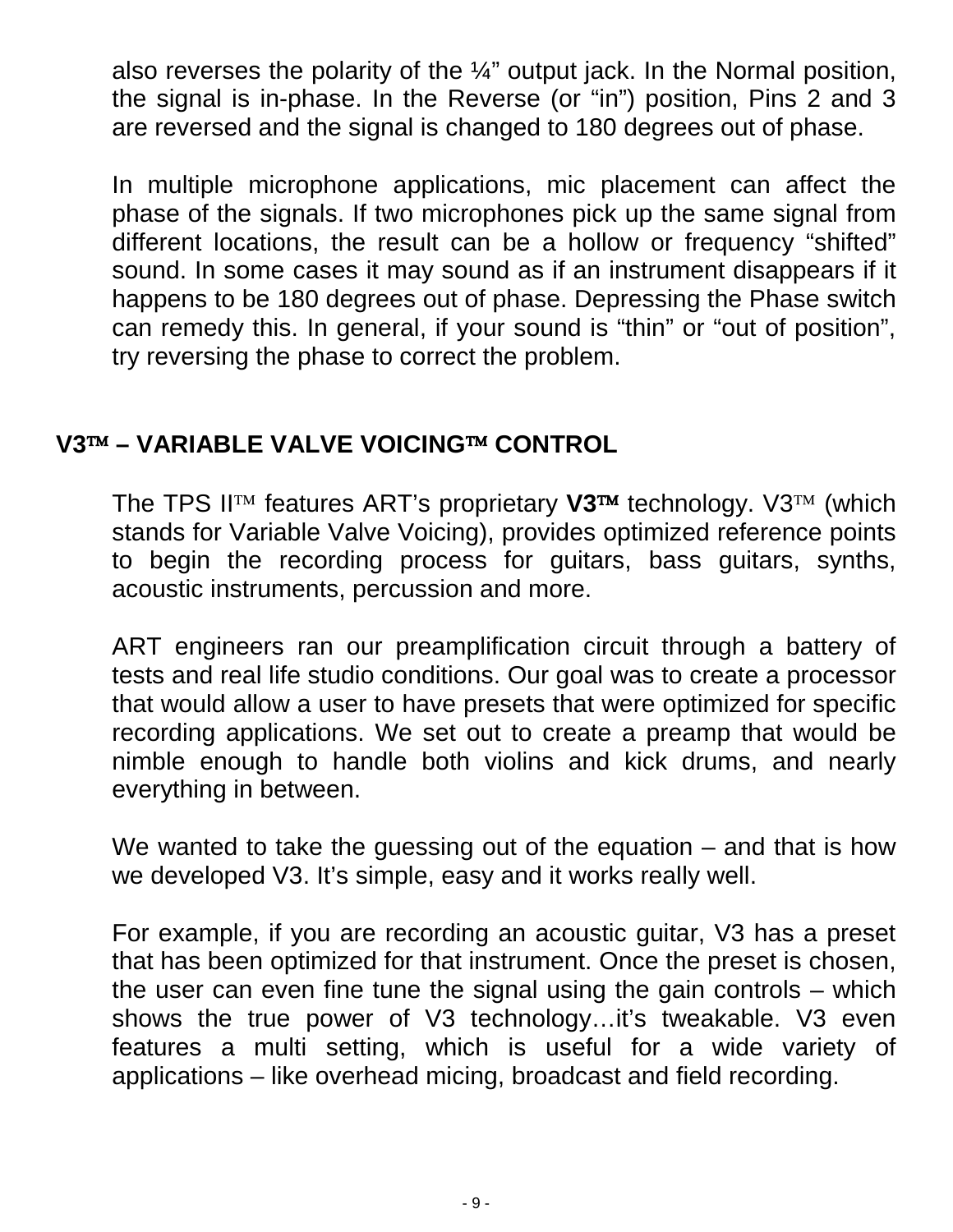This means that it is now quicker and easier than ever to make great recordings! Musicians want to play, not spend hours adjusting knobs. No other microphone preamp is as user-friendly as the TPS  $II<sup>TM</sup>$ .

#### **LED INPUT METER**

The Input Meter displays the level before the tube gain circuit. This peak-weighted meter allows you to get the best performance out of the unit and prevent input clipping.

The signal level should average –6 to 0 dB on the meter, occasionally hitting the clip light on the highest peaks. When the meter is in this range, you are getting the lowest noise and distortion out of the preamp stage.

Adjust the Input control to keep the meter in this range. The +20dB switch does not affect the meter, as the switch is part of the tube gain stage.

#### **VU METER**

The VU Meter gives an analog representation of the TPS  $II<sup>TM</sup>$  tube output signal level. Besides showing the average analog level, it is sensitive to attack transients. When not using  $OPL^{TM}$ , the VU Meter is a great indicator of how hard you are running the tube. It also helps in setting a consistent level as you change mics and instrument sources.

The VU Meter also reflects the impact of the OPL $TM$  circuitry on the signal. For example, if the signal is "in the red" on the meter, the meter will reflect the attenuation of the signal when the OPL $TM$  is activated, and the signal is brought out of the "red".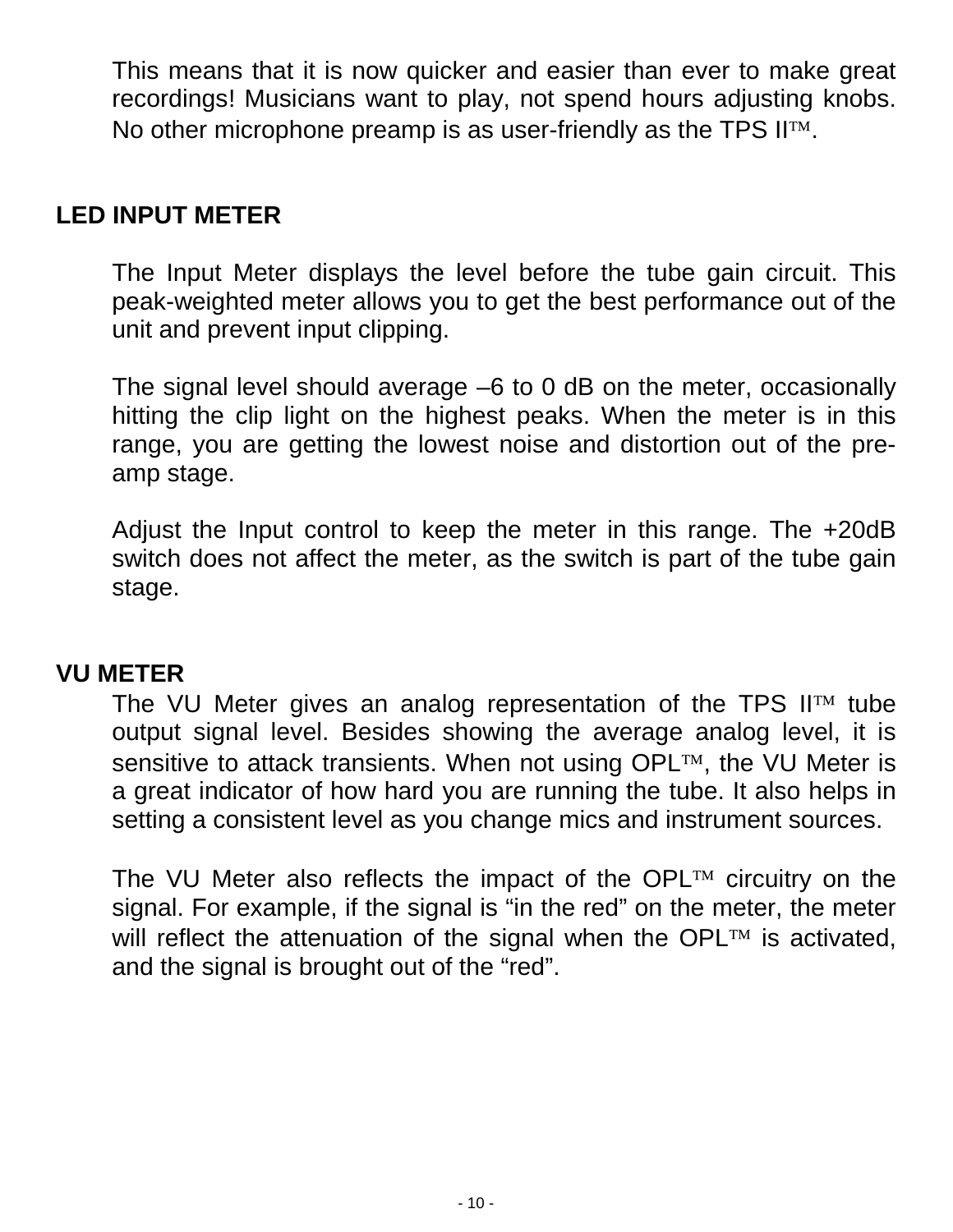#### **OUTPUT CONTROL**

The Output Control sets the output level of the TPS  $\mathsf{II}^{\mathrm{TM}}$ . When the control is fully counterclockwise, there is no output. Turning the control clockwise increases the level of the output signal. When setting the Output level control, refer to the VU Meter for an accurate level leaving the preamp.

When setting the Output level control, refer to the VU Meter for an accurate level leaving the preamp. The marking on the output control determines the meter calibration to output level. If the Output control is set to –10, then the output of the unit is –10dBu when the meter reads 0 VU. For +4 (pro) systems, set the Output control to +4 and the meter will be calibrated to your system levels.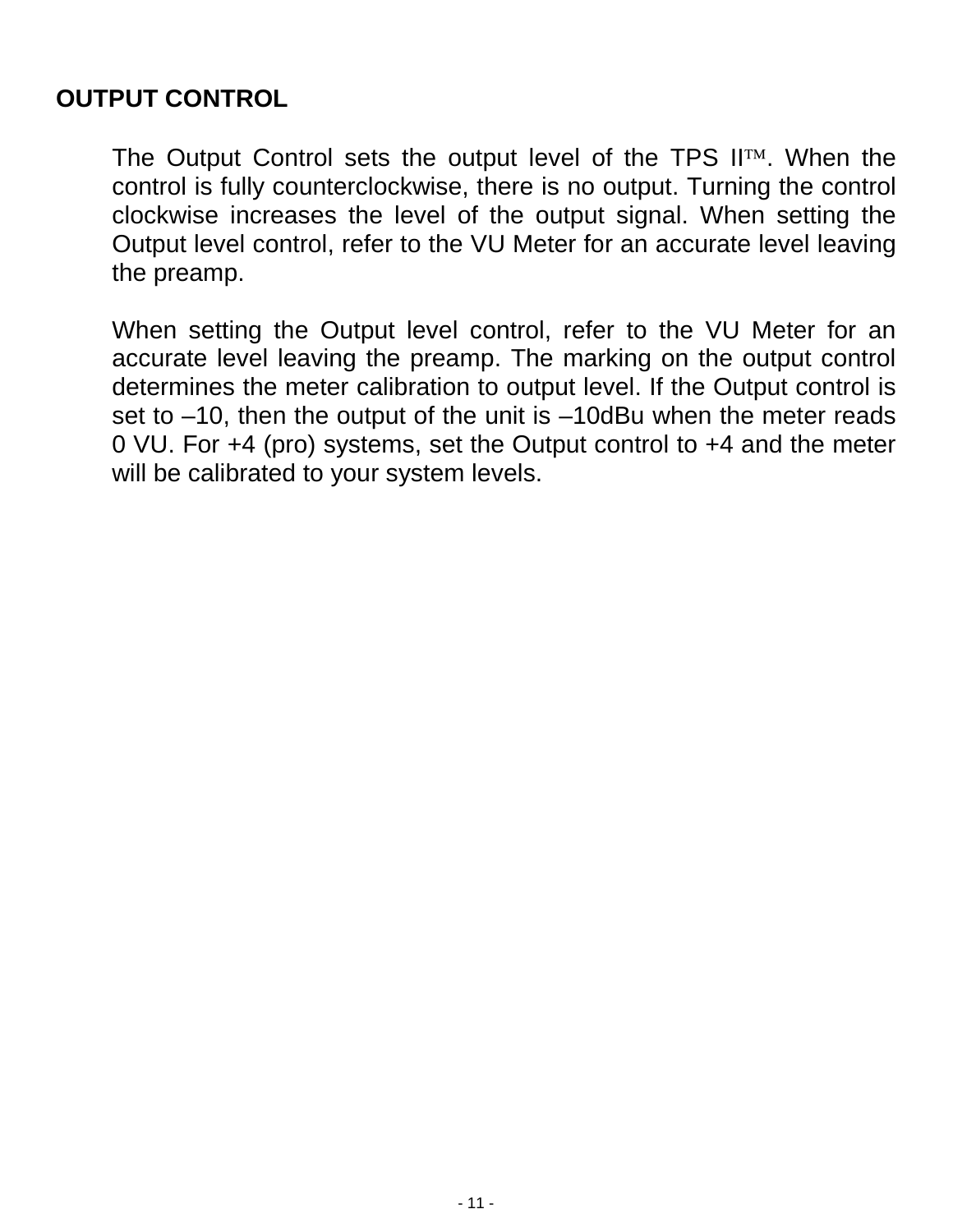# **CONNECTIONS**

It is easy to interface the unit with a wide variety of equipment. The front panel houses 2 dual-purpose ¼" / XLR input jacks, and the rear houses balanced XLR and ¼" inputs as well as balanced XLR and unbalanced ¼" outputs. Standard ¼" and XLR inputs and outputs make patching simple.

#### **DUAL PURPOSE INPUT JACKS (FRONT)**

The front mounted, dual-purpose jacks act as both balanced XLR jacks, and unbalanced ¼" jacks.

The XLR Input jacks are primarily intended for microphone input, and as such, can furnish Phantom Power when needed. They can handle up to +19 dBu signals, which is the hottest signal you would get out of any microphone. For even hotter input signals, you should use the ¼" input jack. The XLR Input jack's variable input impedance is extremely flat over a wide frequency range, which allows it to be voiced to virtually any microphone (one of the lesser known secrets – it's why the unit will always sound good!).

The ¼" Input jacks are for instrument and line level inputs. They have high input impedance to minimize any loading effects on instrument pickups. They can also handle up to +22 dBu signals for line level signals.

When a device is plugged into the front  $\frac{1}{4}$ " input jack, rear inputs are ignored. This allows you to keep the rear inputs connected and override them when you plug into the front panel instrument input. The Instrument input is NOT affected by the input Impedance control, it is always a high-Z input.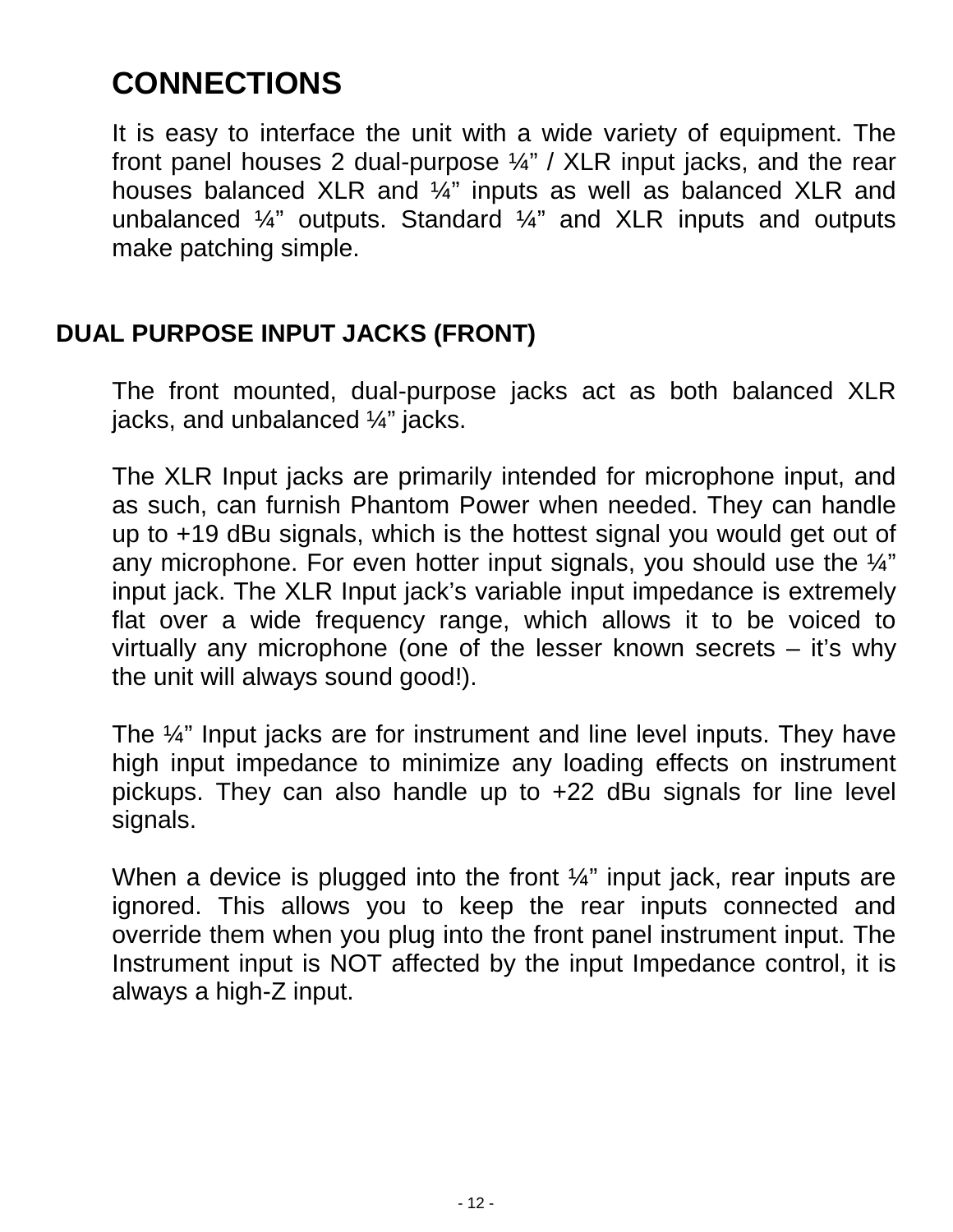#### **REAR INPUT JACKS**

The rear XLR and  $\frac{1}{4}$ " input jacks are directly wired together. The  $\frac{1}{4}$ " jack being wired TRS balanced (Tip = HOT, Ring = COLD, Sleeve = GROUND). The rear panel ¼" jack is intended for low level line inputs. The input impedance of these jacks varies with the Input Impedance control from 150 to 3000 Ohms.

Use the front panel ¼" input for instruments and unbalanced line level signals.

If the front  $\frac{1}{4}$ " input is in use, the TPS  $\prod_{i=1}^{n}$  will use the instrument input and ignore the rear panel inputs.

#### **XLR OUTPUT JACKS (REAR)**

The XLR Output jacks of the TPS  $II<sup>TM</sup>$  are active balanced. You may use them in an unbalanced configuration without harm to the output circuitry. The XLR outputs can provide a hefty signal level (+28dBu) at a low impedance, so make sure that you do not overdrive equipment with sensitive inputs. When using the TPS II™ on the front end of a mixer, go into the mixer's line in or insert inputs and not necessarily into the mixer's microphone input, unless the mixer can pad that input's level.

#### **¼" OUTPUT JACKS (REAR)**

The ¼" Output jacks are unbalanced and should be used for sending signals to amps, processors, or other unbalanced configurations.

Both balanced and unbalanced output connections may be used simultaneously. This is particularly useful when using the TPS  $II<sup>TM</sup>$  as a direct box for instruments or line level signals. Make sure that both pieces of equipment connected to the preamp's outputs are connected to the same earth ground, beforehand, to avoid electrical shock.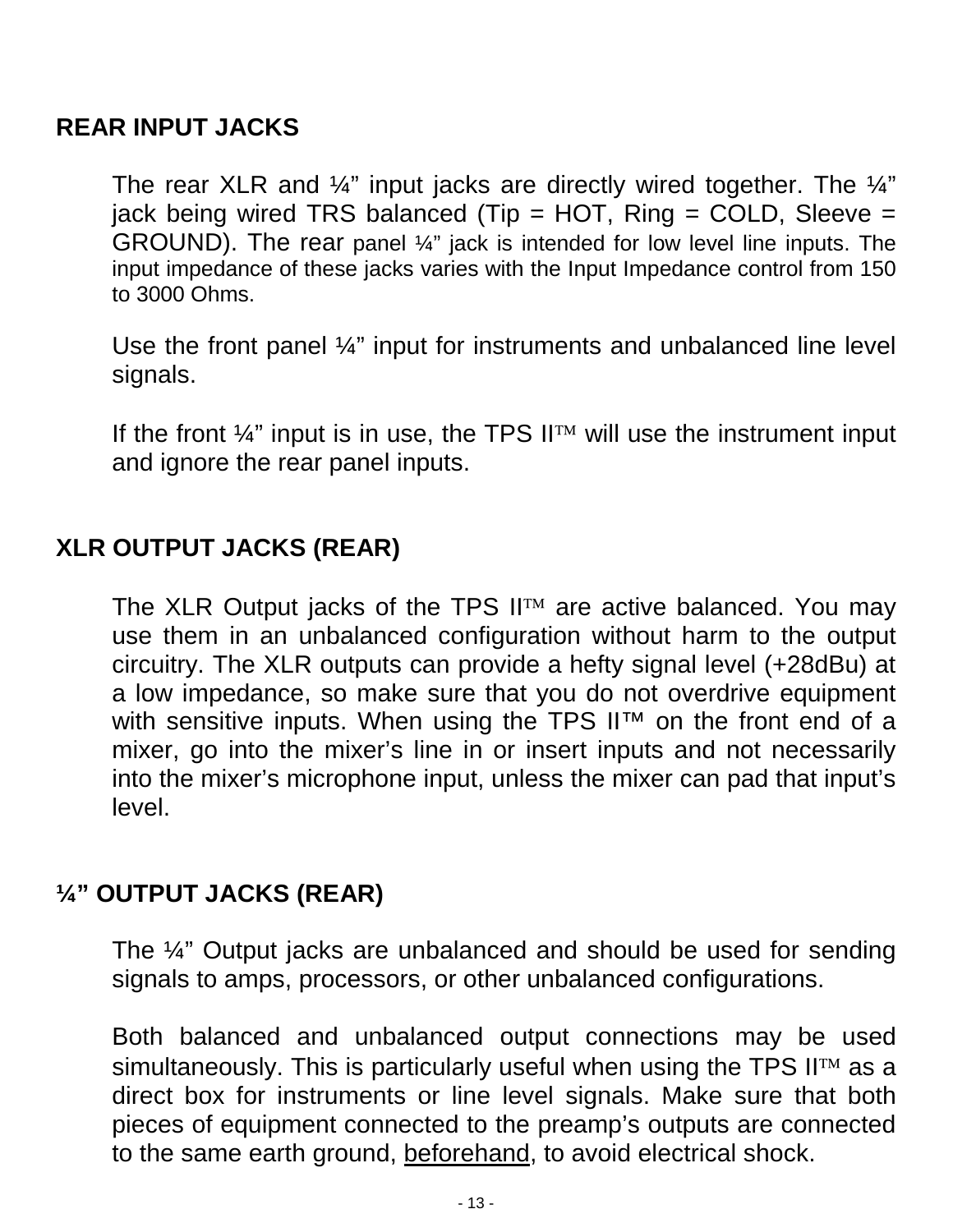If you experience a grounding hum when using both output connectors (one to a console, one to an instrument amp) simultaneously, a ground loop may be the problem. To remedy this problem, disconnect the ground wire (pin 1) from the XLR cable plugged into the preamp's output. This interrupts the ground path, and therefore breaks the loop.



#### **TPS II™ signal Flow Diagram**

The above diagram outlines the signal flow of the TPS II™. It provides for a handy optical reference for what is occurring to the signal, and the various features of the TPS II™, and their location and interaction with the signal.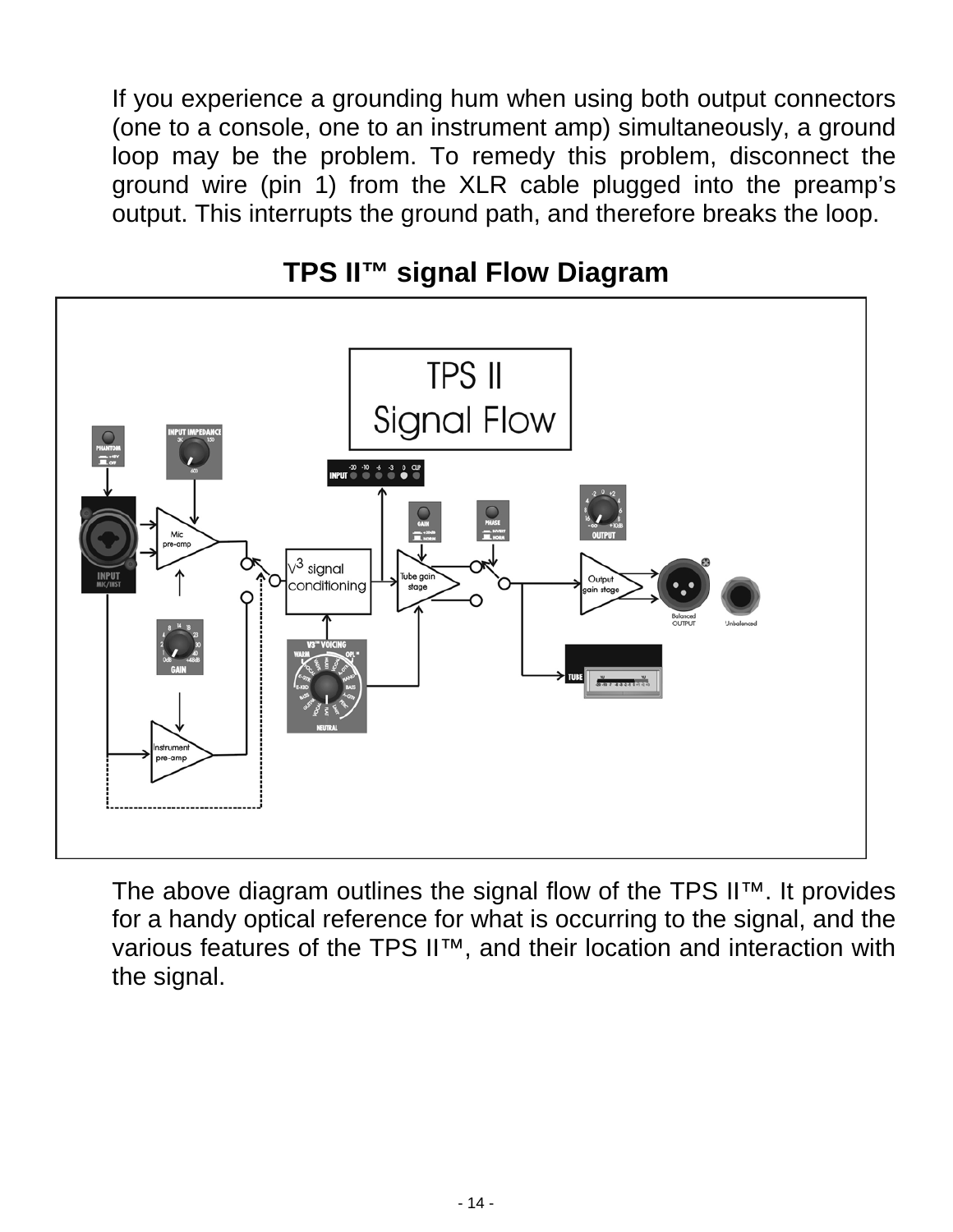# **OPERATION**

The TPS  $II<sup>TM</sup>$  is one of the most versatile preamplification systems available. Through use of the  $V3^{TM}$  technology, numerous instruments can be processed by the TPS  $II<sup>TM</sup>$  system. Simply mic the instrument (if acoustic), amp, or plug the instrument directly in to take full advantage of V3 technology.

#### **V3 SETTINGS AND THEIR APPLICATIONS WHEN PROCESSING:**

When observing the  $V3^{TM}$  dial from a clockwise perspective, the following settings are:

#### **NEUTRAL SETTINGS:**

These are useful for uncolored, natural reproduction of sound.

- 6:00 Neutral Flat
- 6:45 Neutral Vocal (Microphone)
- 7:30 Neutral Guitar Amplifier
- 8:15 Neutral Bass Guitar

#### **WARM SETTINGS:**

These are useful when warming a signal is desired.

9:00 – Warm Electronic Keyboard

9:45 – Warm Electric Guitar

- 10:30 Warm Vocal Microphone
- 11:15 Warm Valve

#### **WARM SETTINGS WITH OPL:**

These are useful with high sound pressure levels, close proximity micing, and spiky transients, as well as warming the signal.

12:00 – Warm OPL Multiple Applications

- 12:45 Warm OPL Vocal
	- 1:30 Warm OPL Acoustic Guitar
	- 2:15 Warm OPL Piano

#### **NEUTRAL SETTINGS WITH OPL:**

These are useful with high spl's, close micing and spiky transients, as well as maintaining clarity.

- 3:00 Neutral OPL Bass Guitar
- 3:45 Neutral OPL Acoustic Guitar
- 4:30 Neutral OPL Percussion
- 5:15 Neutral OPL Limit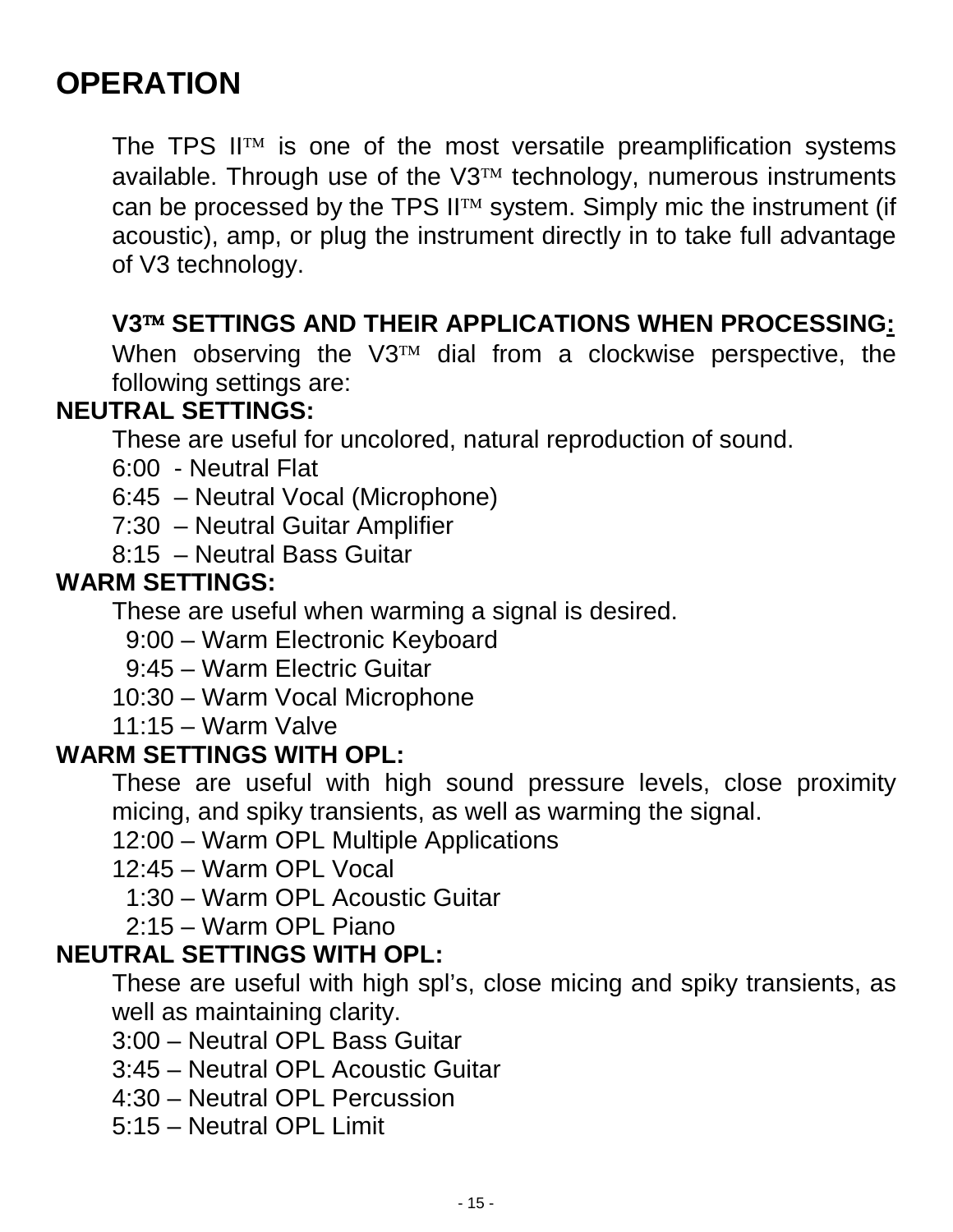#### **USING V3:**

The  $\sqrt{3}$ <sup>M</sup> presets have been voiced with the intent of being a starting point for the recording process.

The key to good recordings is to consider all the variables you will encounter during the process.

For example…which microphone are you using? Are you recording a particularly bright guitar into a very trebly guitar amplifier? Are the strings on your acoustic made of metal or nylon? Is the room live or flat?

We mention this because  $V3^{TM}$  is intended as a reference, not a hardand-fast absolute. For your particular applications, a bass guitar may sound better through a non-bass preset.

If you need to, give it a twist…you'll find the setting for the tone you are searching for!

The TPS  $II^{\mathrm{TM}}$  is also ideal for use as a DI box. Plug the instrument into either input and use the XLR or ¼" (or both) outputs to connect to your recorder, board or PA system.

Because of it's low noise and excellent tonal qualities, the TPS  $II<sup>TM</sup>$  is ideal for running mixes through before recording to DAT, cassette, or even into your computer or DAW. Used as a mastering device, the preamps are capable of adding warmth and gentle tube compression to the signal. Variable Input and Output level controls make the preamps ideal for level matching material in postproduction situations.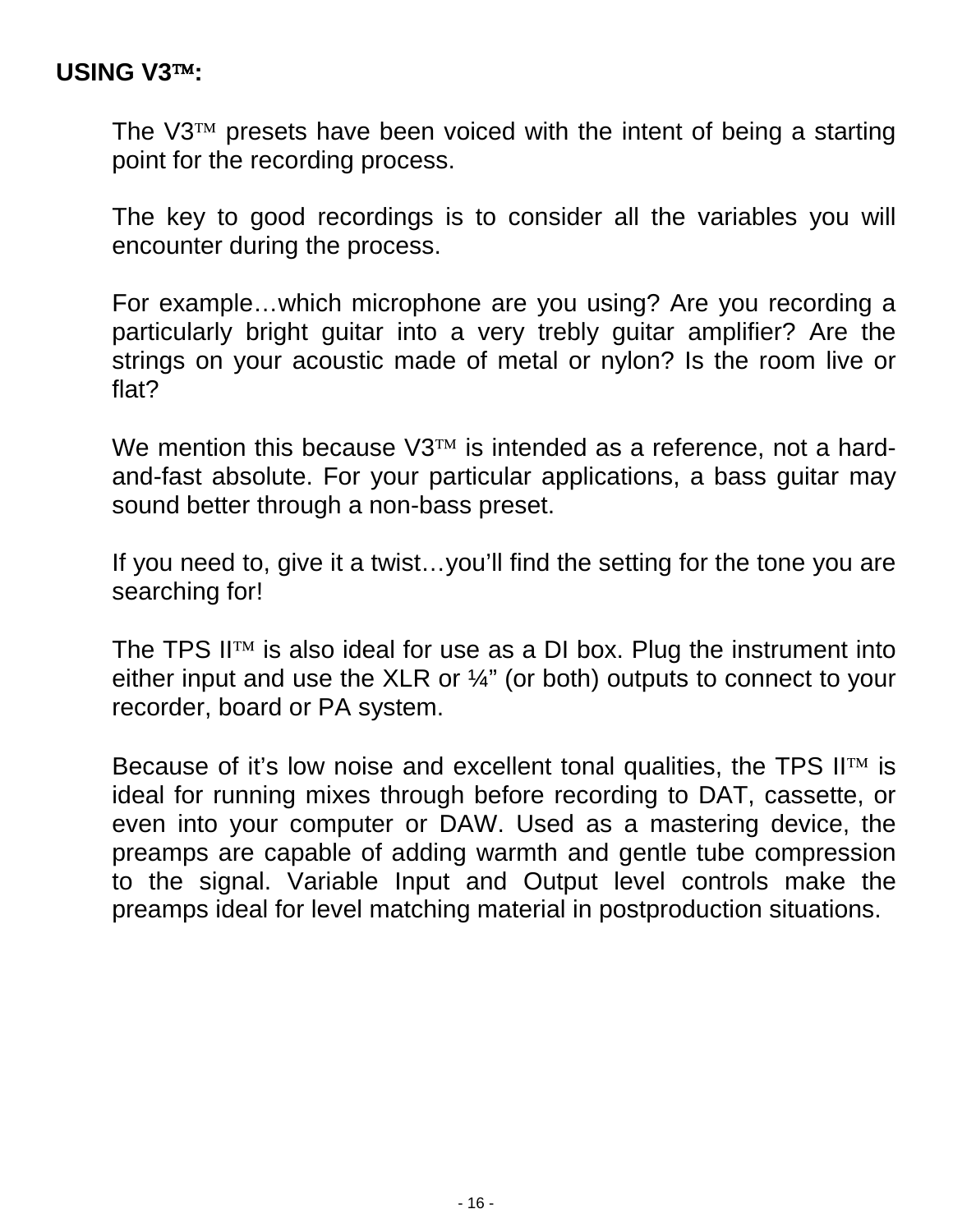# **WARRANTY INFORMATION**

## **Limited Warranty**

Applied Research and Technology will provide warranty and service for this unit in accordance with the following warrants:

Applied Research and Technology, (A R T) warrants to the original purchaser that this product and the components thereof will be free from defects in workmanship and materials for a period of **three** years from the date of purchase. Applied Research and Technology will, without charge, repair or replace, at its option, defective product or component parts upon prepaid delivery to the factory service department or authorized service center, accompanied by proof of purchase date in the form of a valid sales receipt.

#### **Exclusions:**

This warranty does not apply in the event of misuse or abuse of the product or as a result of unauthorized alterations or repairs. This warranty is void if the serial number is altered, defaced, or removed.

A R T reserves the right to make changes in design or make additions to or improvements upon this product without any obligation to install the same on products previously manufactured.

A R T shall not be liable for any consequential damages, including without limitation damages resulting from loss of use. Some states do not allow limitations of incidental or consequential damages, so the above limitation or exclusion may not apply to you. This warranty gives you specific rights and you may have other rights, which vary, from state to state.

For units purchased outside the United States, an authorized distributor of Applied Research and Technology will provide service.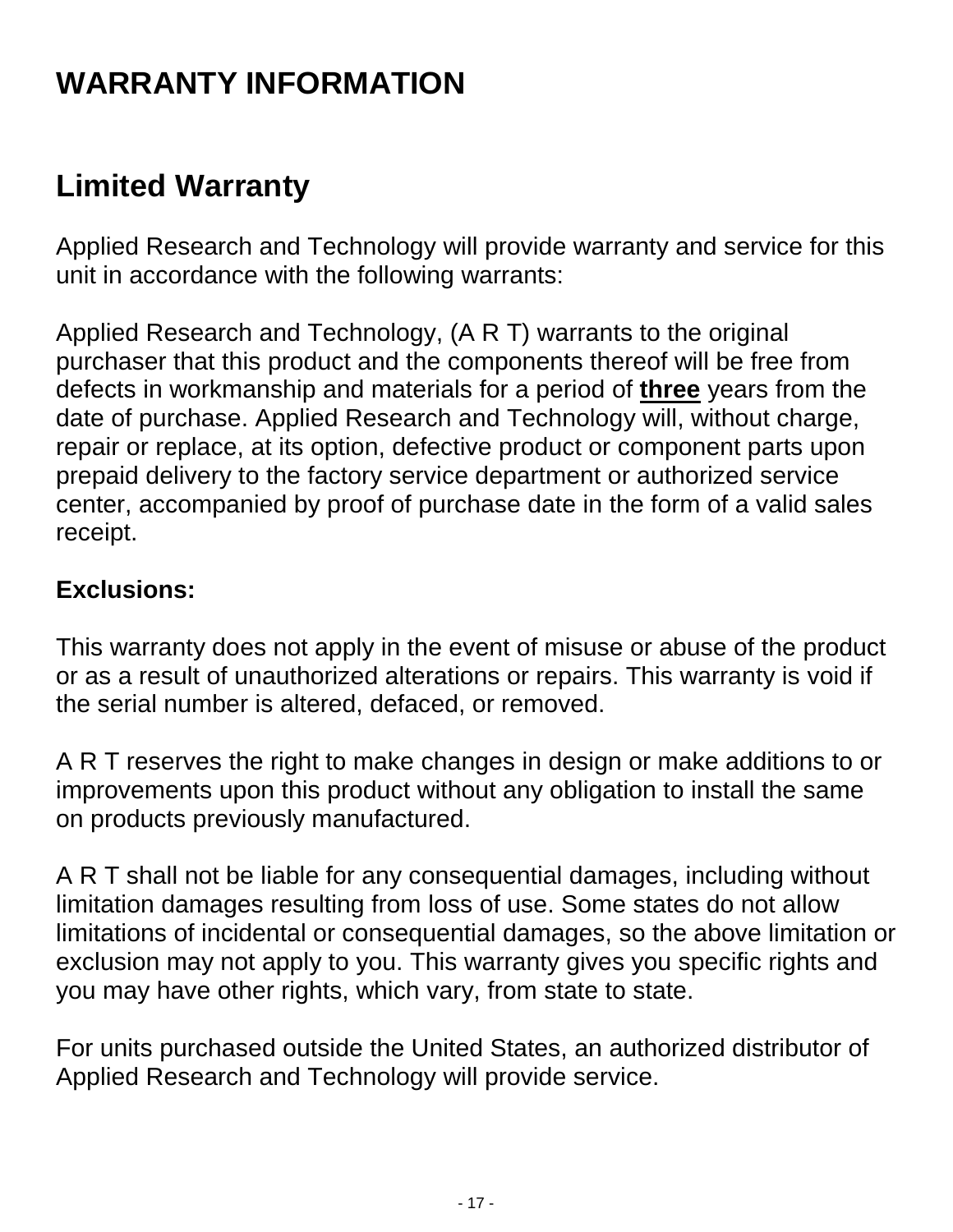# **SERVICE**

The following information is provided in the unlikely event that your unit requires service. Use this procedure to return units in the United States only. For service outside the United States, please contact your authorized A R T distributor.

1) Be sure that the unit is the cause of the problem. Check to make sure the unit has the proper power supplied, all cables are connected correctly, and the cables themselves are in working condition.

2) If you find the unit to be at fault, write down a complete description of the problem, including how and when the problem occurs.

3) Contact our Customer Service department via our website at: **[http://www.artproaudio.com](http://www.artproaudio.com/)** and go to our "Resources" page and fill out our "Return Authorization Request" form. Your report will be submitted to our service department for immediate evaluation.

4) We will contact you with an RA number, shipping address and instructions as soon as we process your request and determine the best course of action.

5) Pack the unit in its original carton or a reasonable substitute. The packing box is not recommended as a shipping carton. Put the packaged unit in another box for shipping. Print the RA number clearly under the address.

6) Include with your unit: a return shipping address (we cannot ship to a P.O. Box), a copy of your purchase receipt, a daytime phone number, and a description of the problem.

7) Ship the unit to us with your chosen carrier or delivery service.

Fill in the following information for your reference:

Date of purchase Purchased from

SERIAL NUMBER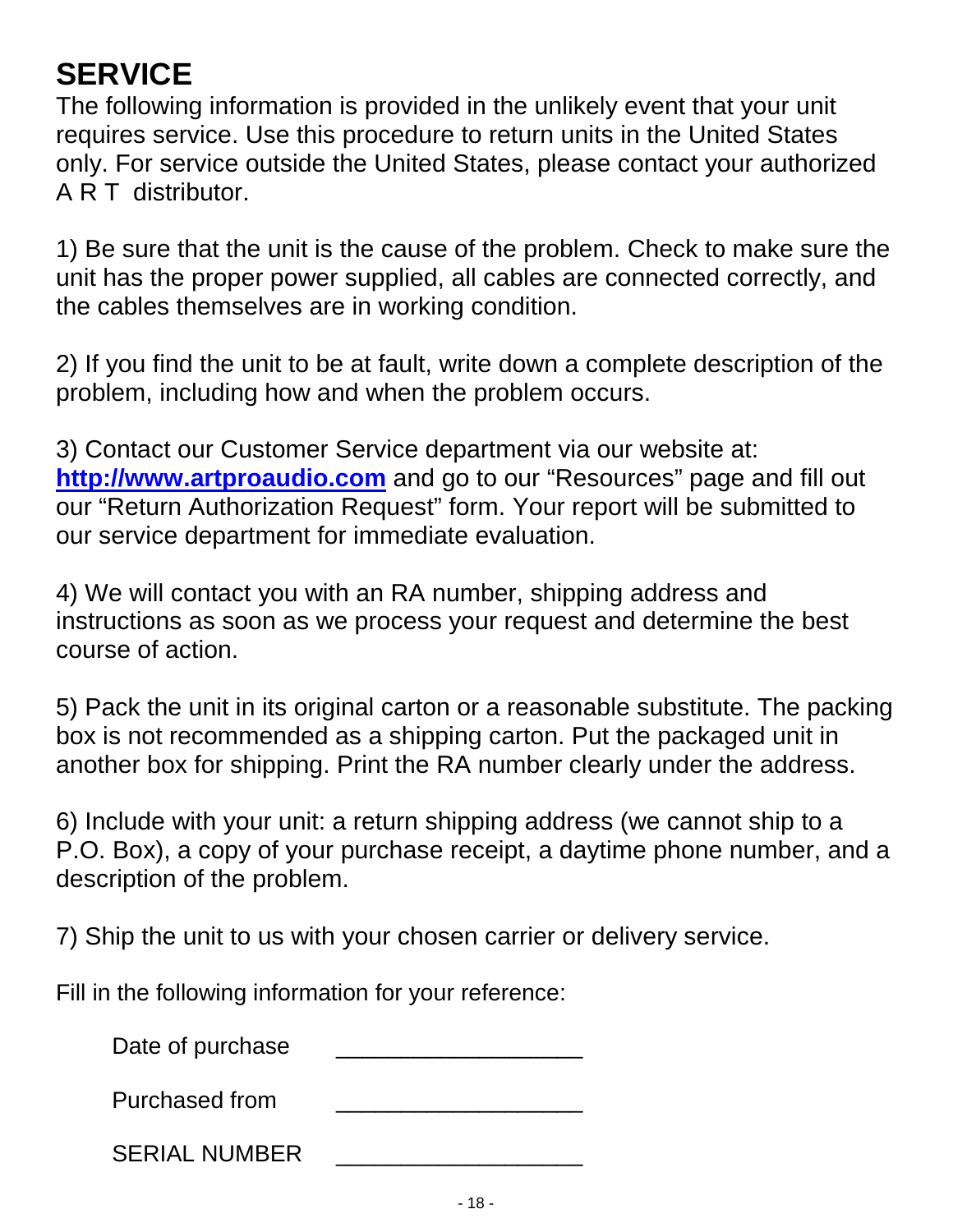## **TPS II™ SPECIFICATIONS**

| 5.5 lbs.                                                                              |
|---------------------------------------------------------------------------------------|
|                                                                                       |
| Front: XLR (balanced)/ ¼" TS (unbalanced)                                             |
| Rear: Switchable XLR(bal.), 1/4" TRS                                                  |
| XLR (balanced), 1/4"TS                                                                |
| 150-3K ohms variable, 1M ohm                                                          |
| 300 ohms, 150 ohms                                                                    |
| $+19$ dBu                                                                             |
| $+22dBu$                                                                              |
| $+28$ dBu                                                                             |
| $+22dBu$                                                                              |
| $>75dB$ (typical $@$ 1kHz)                                                            |
| 5Hz to 50kHz, $+/-1$ dB                                                               |
| >100dB                                                                                |
| $<$ 0.01% (clean), $<$ 0.1% (warm)                                                    |
|                                                                                       |
| 80dB                                                                                  |
| 68dB                                                                                  |
| 74dB                                                                                  |
| 74dB                                                                                  |
|                                                                                       |
| -129dBu (A weighted)                                                                  |
| -105dBu (A weighted)                                                                  |
| 12AX7A, Dual Triode, Hand Selected                                                    |
| USA - 110-125V AC / 50hz/16W - Export<br>units configured for country of destination. |
|                                                                                       |

ART maintains a policy of constant product improvement. ART reserves the right to make changes in design or make additions to or improvements upon this product without any obligation to install same on products previously manufactured. Therefore, specifications are subject to change without notice.